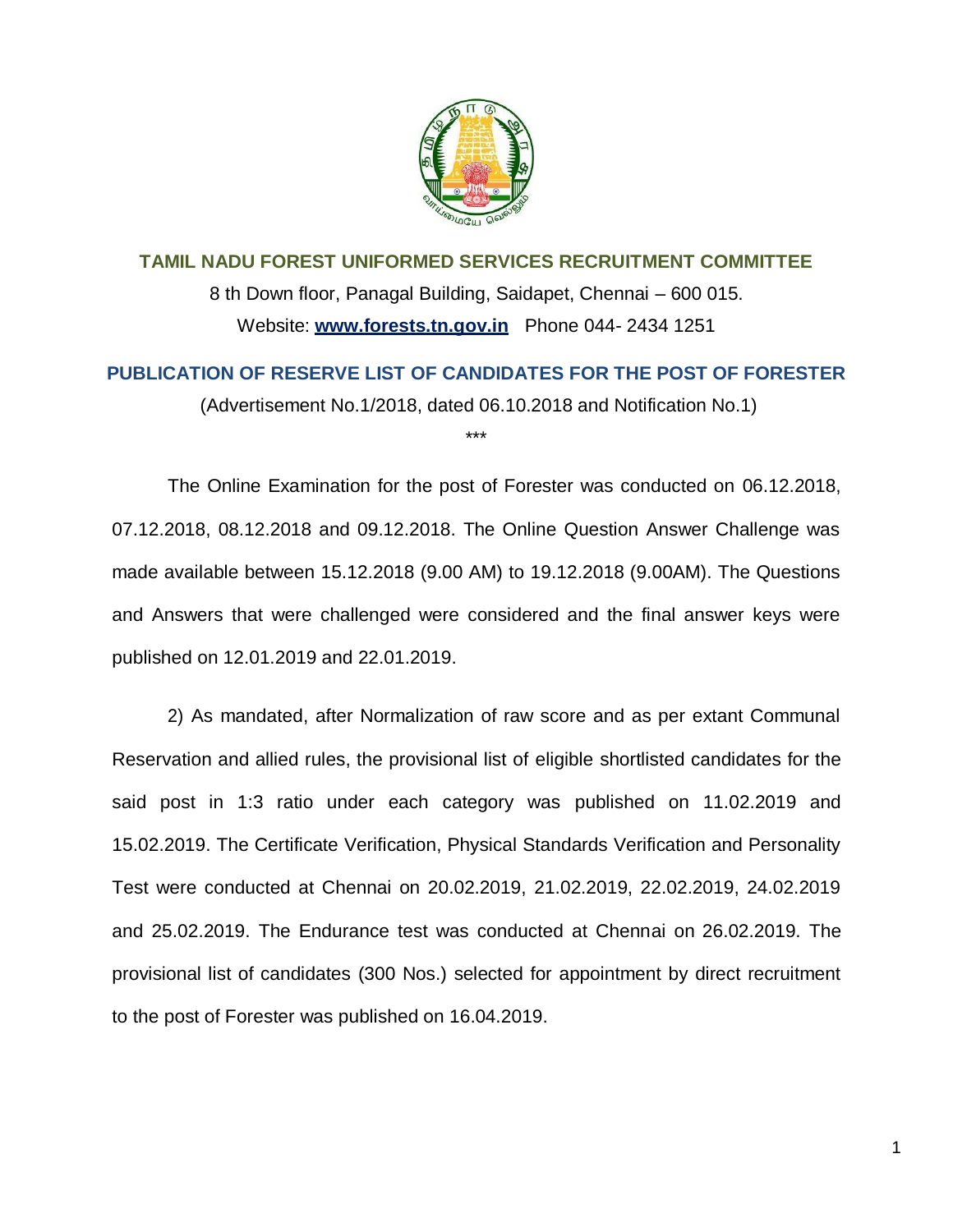**3) The list of registration numbers of candidates who have been placed in the Reserve List for the Post of Forester is furnished below. The serial number herein indicates the position of the candidates in Reserve List.**

| S.No.          | <b>Registration Number</b> |
|----------------|----------------------------|
| 1              | 18010133839                |
| $\overline{2}$ | 18010060595                |
| 3              | 18010121618                |
| 4              | 18010074327                |
| 5              | 18010021685                |
| 6              | 18010101831                |
| 7              | 18010039477                |
| 8              | 18010102384                |
| 9              | 18010077680                |
| 10             | 18010074435                |
| 11             | 18010110063                |
| 12             | 18010071308                |

# **GENERAL TURN (GENERAL)**

# **GENERAL TURN (GENERAL) – PSTM**

| S.No. | <b>Registration Number</b> |
|-------|----------------------------|
|       | 18010105706                |
|       | 18010055370                |
|       | 18010042611                |

# **GENERAL TURN (WOMEN)**

| S.No. | <b>Registration Number</b> |
|-------|----------------------------|
|       | 18010024124                |
| 2     | 18010149953                |
| 3     | 18010080734                |
|       | 18010069236                |
| 5     | 18010148733                |
|       | 18010024226                |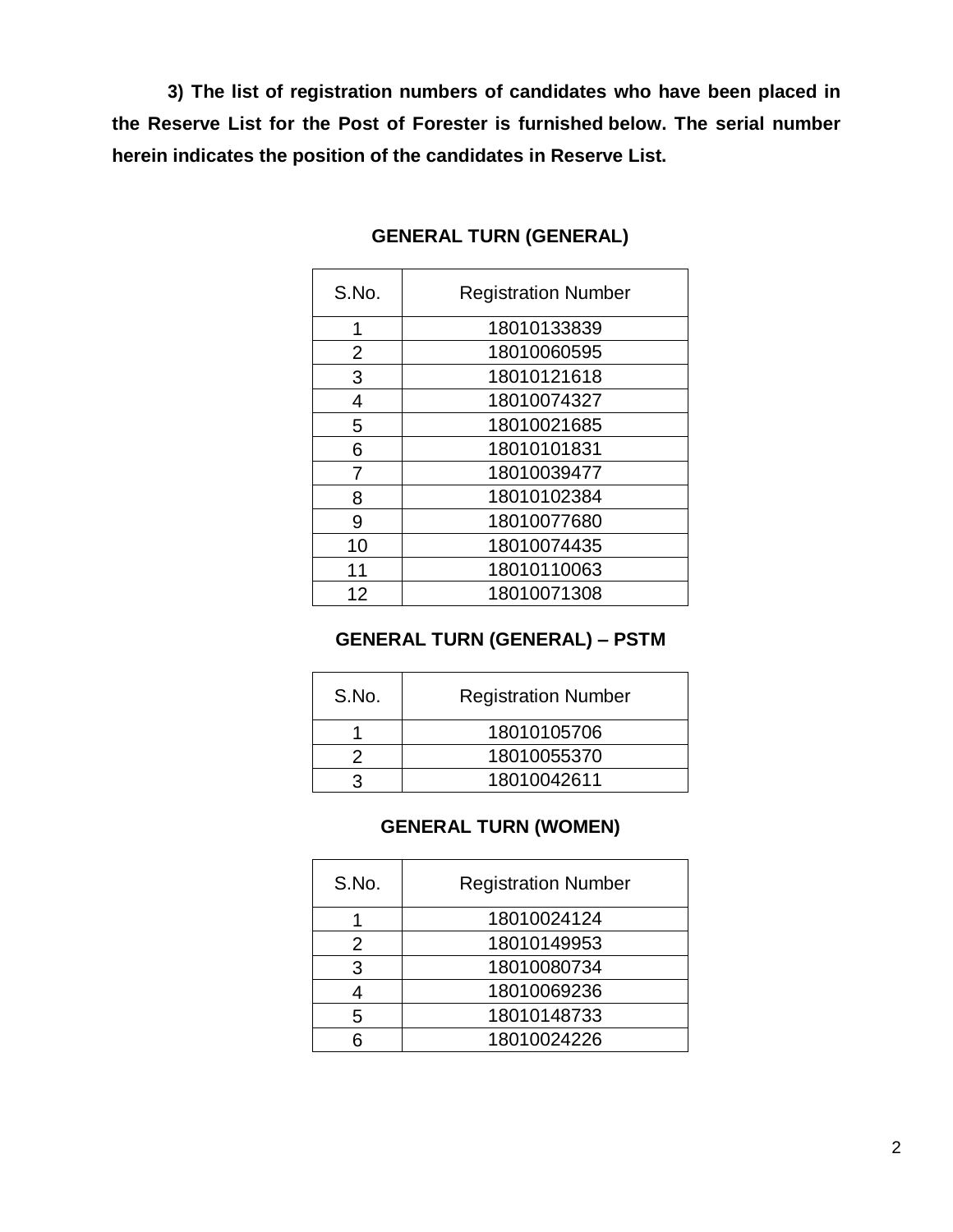# **GENERAL TURN (WOMEN) – PSTM**

| S.No. | <b>Registration Number</b> |
|-------|----------------------------|
|       | 18010065459                |
|       | 18010024124*               |

## **GENERAL TURN (SPORTS)**

| S.No. | <b>Registration Number</b> |
|-------|----------------------------|
|       | 18010054571                |
|       | 18010064246                |

# **GENERAL TURN (SPORTS) – PSTM**

| S.No. | <b>Registration Number</b> |
|-------|----------------------------|
|       | 18010054571*               |

## **BACKWARD CLASSES (OTHER THAN BACKWARD CLASS MUSLIMS) (GENERAL)**

| S.No. | <b>Registration Number</b> |
|-------|----------------------------|
|       | 18010060595                |
| 2     | 18010121618                |
| 3     | 18010074327                |
| 4     | 18010101831                |
| 5     | 18010039477                |
| 6     | 18010077680                |
| 7     | 18010074435                |
| 8     | 18010110063                |
| 9     | 18010093116                |
|       | 18010066106                |

## **BACKWARD CLASSES (OTHER THAN BACKWARD CLASS MUSLIMS) (GENERAL) – PSTM**

| S.No. | <b>Registration Number</b> |
|-------|----------------------------|
|       | 18010124223                |
| 2     | 18010060595*               |
| ঽ     | 18010121618*               |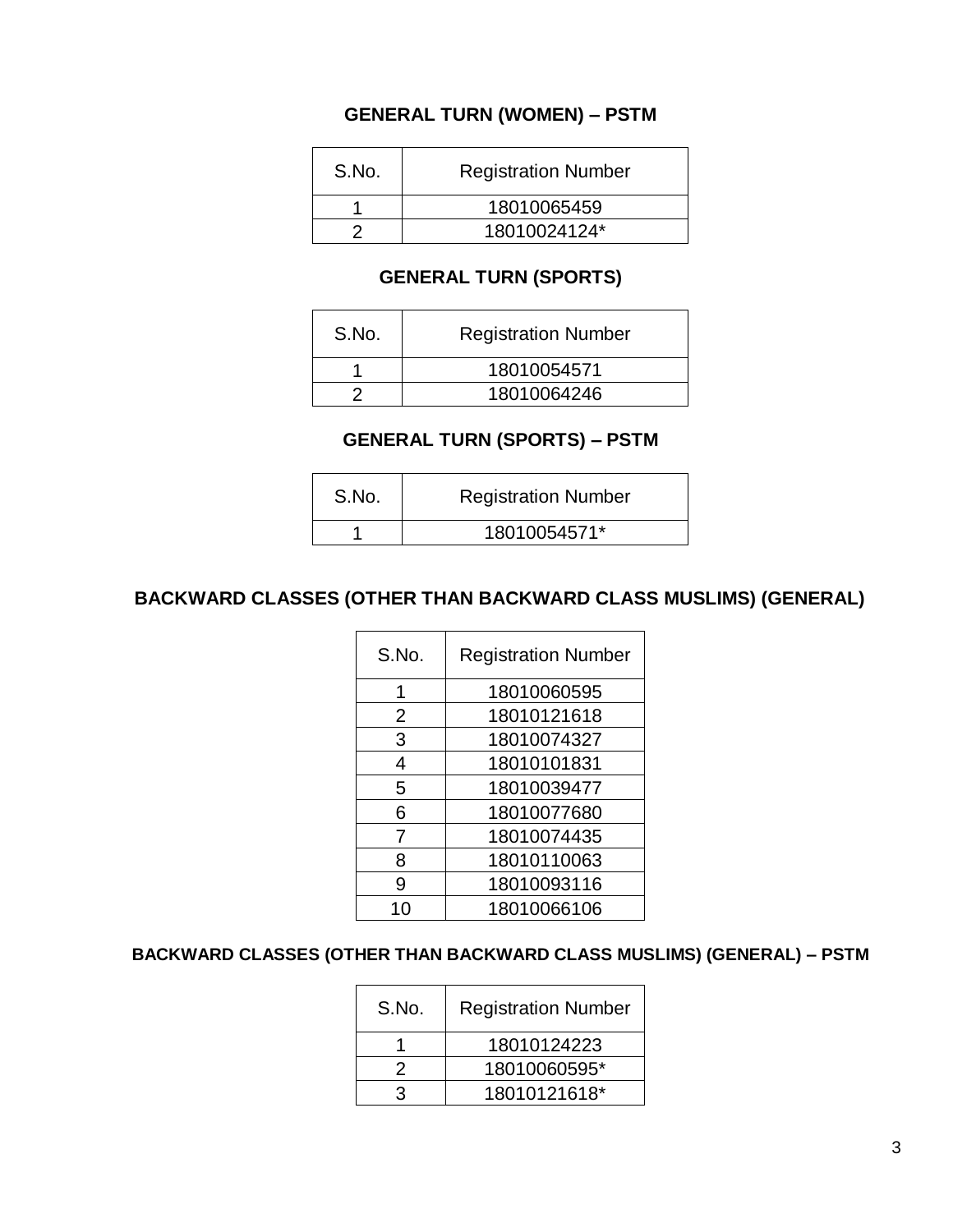## **BACKWARD CLASSES (OTHER THAN BACKWARD CLASS MUSLIMS) (WOMEN)**

| S.No. | <b>Registration Number</b> |
|-------|----------------------------|
|       | 18010149953                |
| 2     | 18010069236                |
| 3     | 18010023445                |
|       | 18010130381                |
|       | 18010082943                |

### **BACKWARD CLASSES (OTHER THAN BACKWARD CLASS MUSLIMS) (WOMEN) – PSTM**

| S.No. | <b>Registration Number</b> |
|-------|----------------------------|
|       | 18010149953*               |

#### **BACKWARD CLASSES (OTHER THAN BACKWARD CLASS MUSLIMS) (SPORTS)**

| S.No. | <b>Registration Number</b> |
|-------|----------------------------|
|       | 18010054571                |
|       | 18010064246                |

### **BACKWARD CLASS (MUSLIMS) (GENERAL)**  <u> 1980 - Johann Barn, mars eta bainar eta bainar eta baina eta baina eta baina eta baina eta baina eta baina e</u>

 $\overline{ }$ 

| S.No. | <b>Registration Number</b> |
|-------|----------------------------|
|       | 18010105140                |
|       | 18010026008                |

### **BACKWARD CLASS (MUSLIMS) (GENERAL) – PSTM**

| S.No. | <b>Registration Number</b> |
|-------|----------------------------|
|       | 18010105140*               |

#### **BACKWARD CLASS (MUSLIMS) (WOMEN)**

| S.No. | <b>Registration Number</b> |
|-------|----------------------------|
|       | 18010131053                |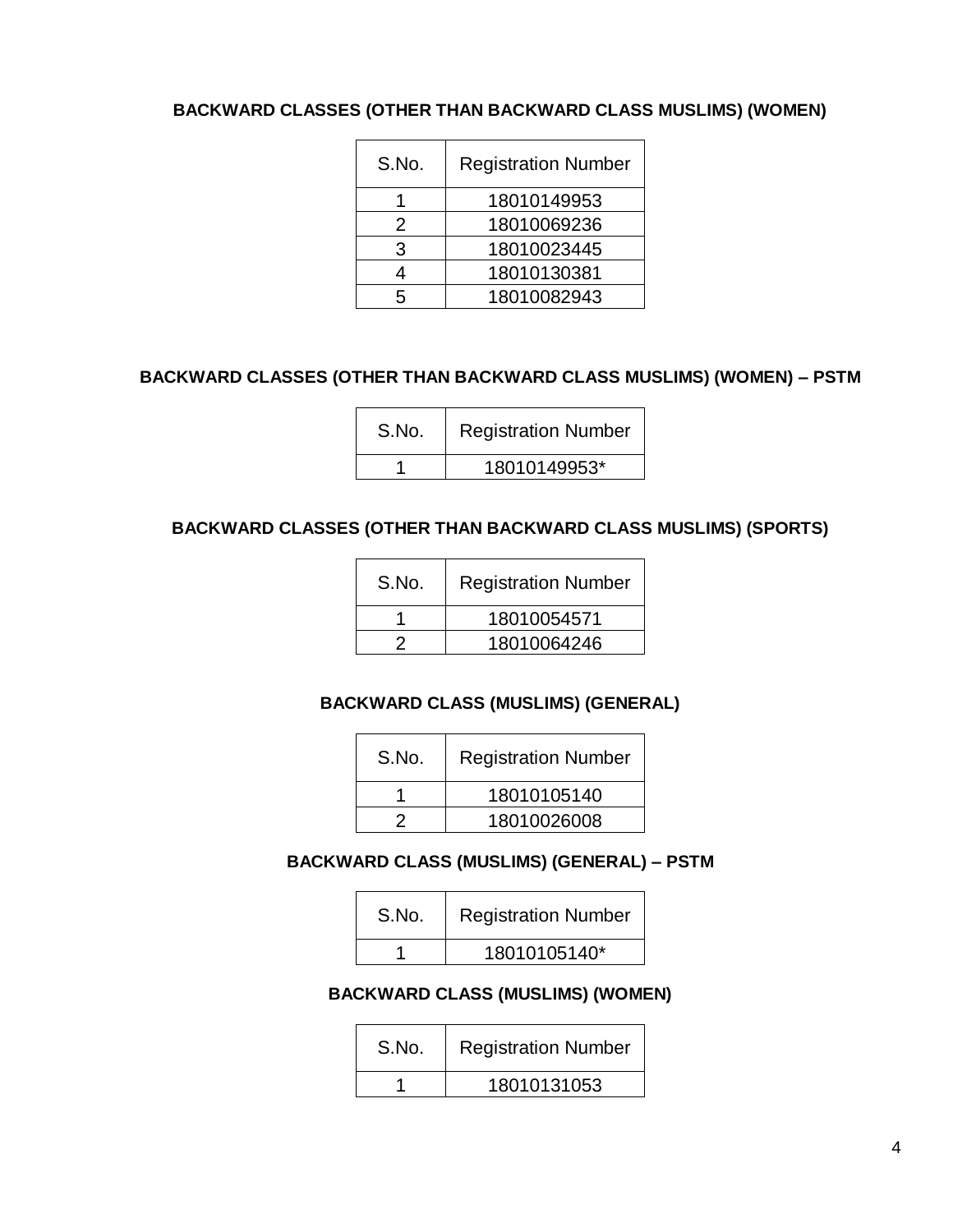### **BACKWARD CLASS (MUSLIMS) (WOMEN) – PSTM**

| S.No. | <b>Registration Number</b> |
|-------|----------------------------|
|       | 18010131053*               |

#### **BACKWARD CLASS (MUSLIMS) (SPORTS)**

| S.No. | <b>Registration Number</b> |
|-------|----------------------------|
|       | 18010105140*               |

#### **MOST BACKWARD CLASSES / DENOTIFIED COMMUNITIES (GENERAL)**

| S.No. | <b>Registration Number</b> |
|-------|----------------------------|
|       | 18010133839                |
| 2     | 18010021685                |
| 3     | 18010102384                |
| 4     | 18010071308                |
| 5     | 18010027408                |
| հ     | 18010020399                |
|       | 18010051809                |

## **MOST BACKWARD CLASSES / DENOTIFIED COMMUNITIES (GENERAL) – PSTM**

| S.No. | <b>Registration Number</b> |
|-------|----------------------------|
|       | 18010042611                |
|       | 18010081639                |

# **MOST BACKWARD CLASSES / DENOTIFIED COMMUNITIES (WOMEN)**

| S.No. | <b>Registration Number</b> |
|-------|----------------------------|
|       | 18010080734                |
| 2     | 18010148733                |
| 3     | 18010024226                |
|       | 18010071444                |

# **MOST BACKWARD CLASSES / DENOTIFIED COMMUNITIES (WOMEN) – PSTM**

| S.No. | <b>Registration Number</b> |
|-------|----------------------------|
|       | 18010080734*               |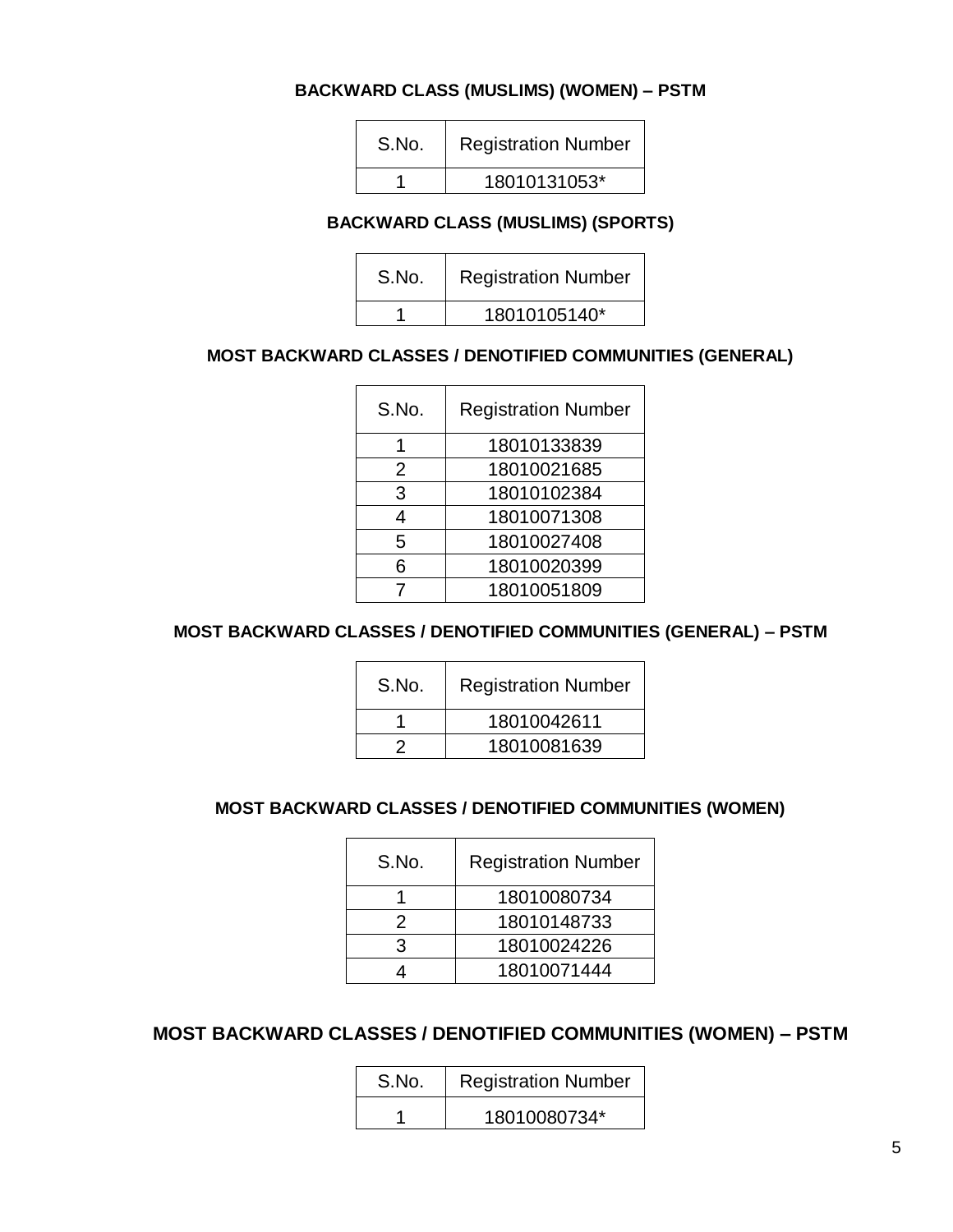## **MOST BACKWARD CLASSES / DENOTIFIED COMMUNITIES (SPORTS)**

| S.No. | <b>Registration Number</b> |
|-------|----------------------------|
|       | 18010027505                |
|       | 18010054249                |

### **SCHEDULED CASTES (ARUNTHATHIYAR) (GENERAL)**

| S.No. | <b>Registration Number</b> |
|-------|----------------------------|
|       | 18010102080                |
|       | 18010088834                |

# **SCHEDULED CASTES (ARUNTHATHIYAR) (GENERAL) – PSTM**

| S.No. | <b>Registration Number</b> |
|-------|----------------------------|
|       | 18010134787                |

#### **SCHEDULED CASTES (ARUNTHATHIYAR) (WOMEN)**

| S.No. | <b>Registration Number</b> |
|-------|----------------------------|
|       | 18010071835                |

## **SCHEDULED CASTES (ARUNTHATHIYAR) (SPORTS)**

| S.No. | <b>Registration Number</b> |
|-------|----------------------------|
|       | 18010102080*               |

#### **SCHEDULED CASTES (GENERAL)**

| S.No. | <b>Registration Number</b> |
|-------|----------------------------|
|       | 18010023328                |
| 2     | 18010012127                |
| 3     | 18010117540                |
|       | 18010006775                |
| 5     | 18010014701                |
|       | 18010150329                |

#### **SCHEDULED CASTES (GENERAL) – PSTM**

| S.No. | <b>Registration Number</b> |
|-------|----------------------------|
|       | 18010105706                |
|       | 18010055370                |